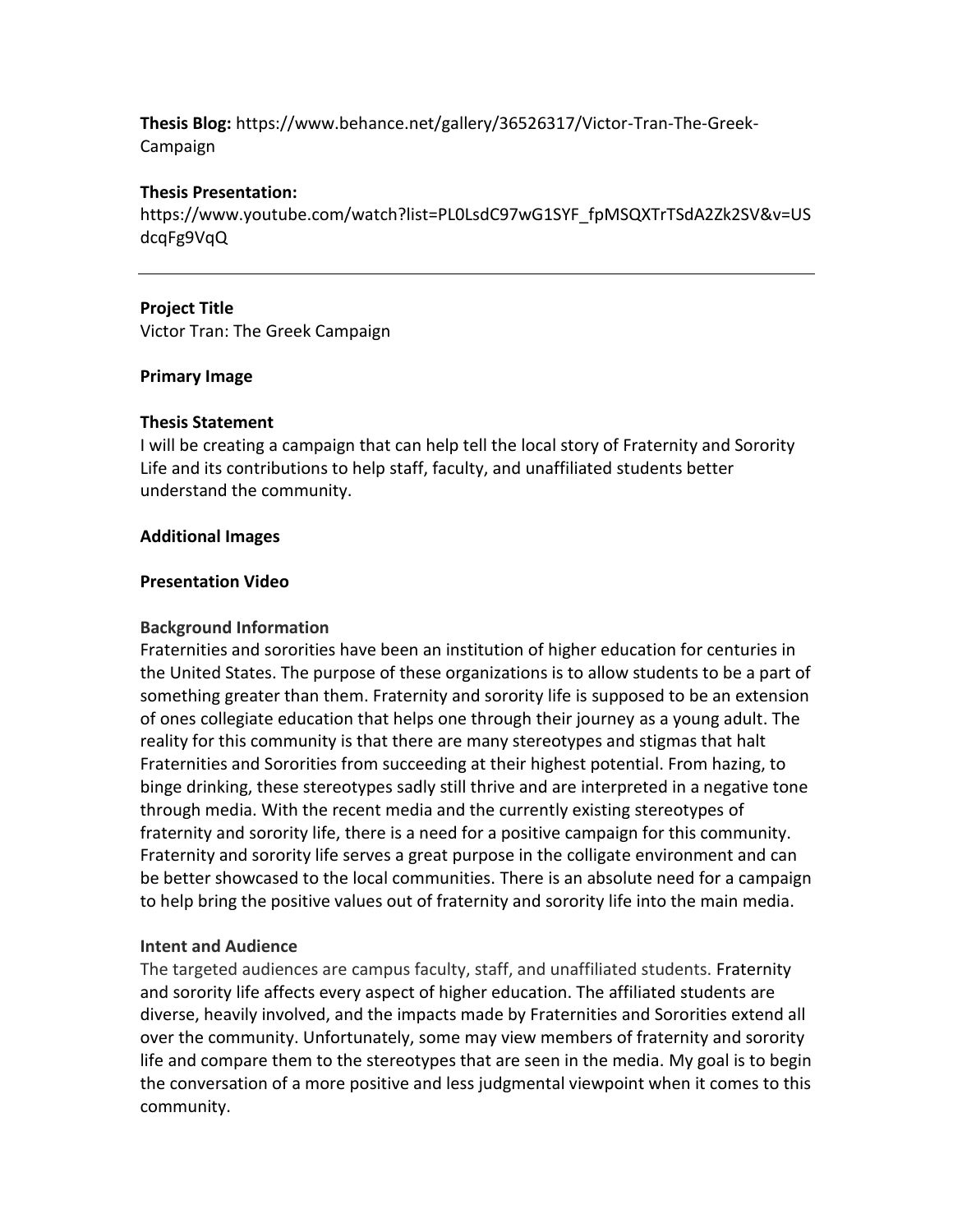#### **Research Process**

My research began with interviewing both members and staff of fraternities and sororities and those populations who are not involved. When it came to the disconnect between fraternities and sororities and a campus, this gave me an insight on the greater points that may have been lost in transition or anything that may have been unclear. I took this information and began looking at effective marketing strategies for an institution for higher education as well as guerilla marketing and design. The last piece of my research was compiling information that best represents the local benefits and contributions of Fraternities and Sororities. One of the parts I left out was anything that has to do with specifically national statistics. This has already been done multiple times and fails to leave any substantial effect on the local level.

#### **Design Process**

My exploration begins with a rebranding. Fraternity and sorority life community needed a change to show the community that something new is here, a new age of fraternity and sorority life. The new identity needed to capitulate its values and purpose. The identity as a whole also needed to resonate higher education while still keeping a light and familiar tone to its design.

The next part of the design was researching and compiling important pieces of information for the installation and artifact. One of the things I kept in mind was how apparent did I want the stereotypes to be. In the end, I choose a direction that placed it bluntly in the front, but was contrasted by a positive contribution or quality of fraternity and sorority life. The handheld artifact correlated with the larger installation poster. Since there is not a specific location where all campus staff and faculty meet, the purpose of the handheld artifact is to have it reach as many of the target population as possible.

Throughout the process, I had to keep in mind my limitations of where I could use this on a college campus. Many posting locations on campus are consumed by flyers and ads. Along with that, I had to also create a system that could be interchangeable with various university names and color systems.

## **Images of Research and Process**

## **Discussion and Conclusion**

From the various people who have seen the identity and the installation, the overall reactions are very positive. Students, staff, and faculty get a glimpse that fraternity and sorority life is more than just the stereotypes they hear. A big realization is that this sort of a campaign is a huge endeavor. What the research, explorations, and results taught me was the extent and work it takes to rebrand a tarnished name. It is a much different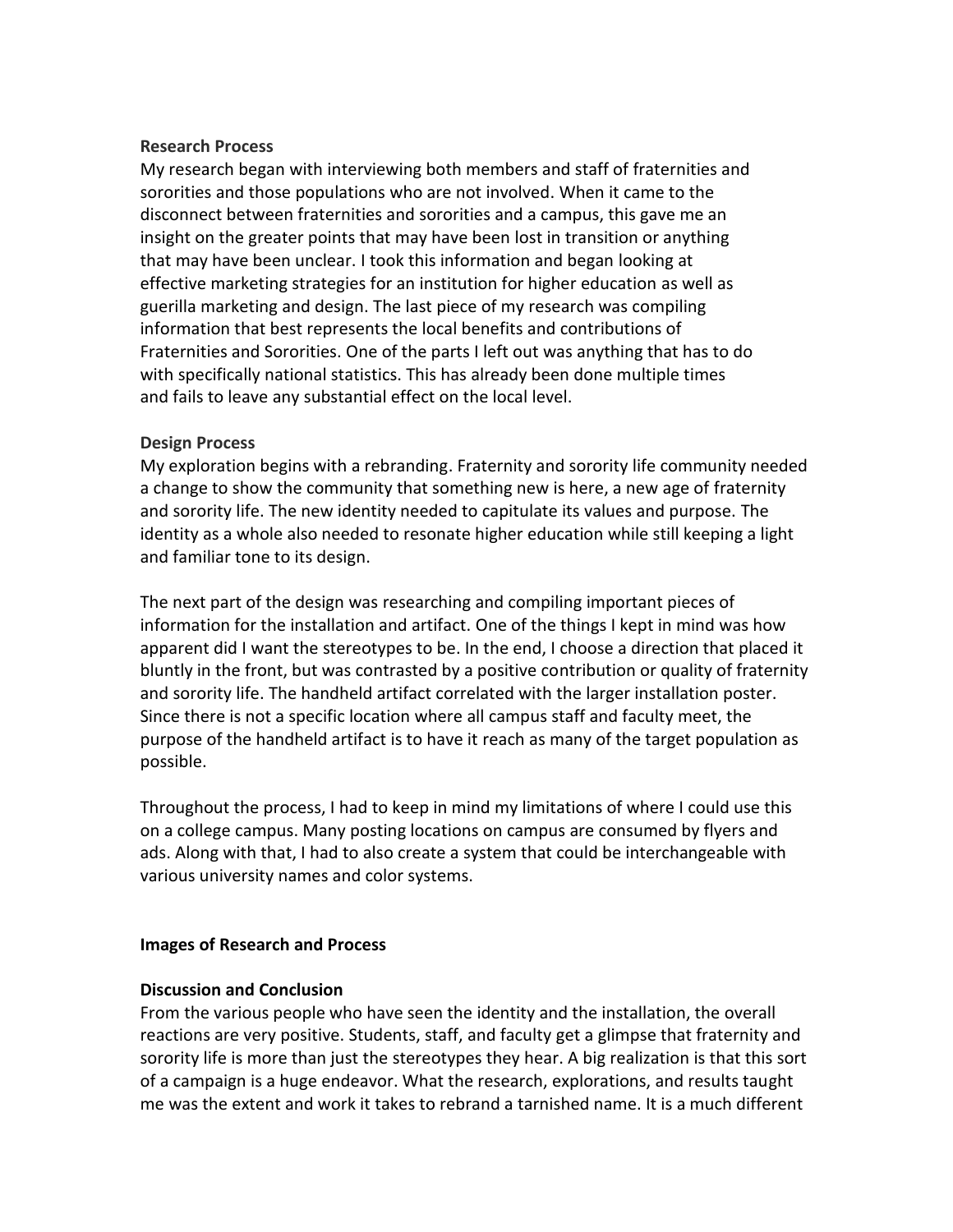concept than starting from scratch, and really requires thought and development to clean up any faults to an identity.

The main thing that was discovered is that any brand can regrow and thrive in a new light. It just takes a bit of work, thorough research, and critual thinking and conceptualization to rebrand a once strong name. Fraternity and sorority life too will rise again and be a proud establishment of colleges and universities.

## **Resources**

#### **Interviews**

Clabin, A. Graduate Assistant for Fraternity and Sorority Life (2016, January 12). Personal interview.

Mangrum, H. Director of Fraternity and Sorority Life (2016, February 10). Personal interview.

Millar-Allbee, N. Director of Student Conduct (2016, January 26). Personal interview.

Nacy, E. Graduate Assistant for Fraternity and Sorority Life (2016, February 15). Personal interview.

## **Web Sources**

Brand Guidelines (n.d.). In *Pi Kappa Phi*. Retrieved January 25, 2016, from http://pikapp. org/downloads/PKP-BrandGuidelines-v1.pdf

Coronel, S., Coll, S., & Kravitz, D. (2015, April 5). Rolling Stone and UVA: The Columbia University Graduate School of Journalism Report: An Anatomy of a Journalistic Failure. *Rolling Stone*. Retrieved from http://www.rollingstone.com/culture/features/a-rape-oncampus-what-went-wrong-20150405

Fraternity Communications Association (2015). In *Fraternity Communications Association*. Retrieved March 25, 2016, from http://fraternitycommunications .com/main.html

Fraternity and Sorority Life (n.d.). In *Penn State*. Retrieved February 6, 2016, from http://studentaffairs.psu.edu/hub/greeks/chapters/

Fraternity and Sorority Life (n.d.). In *Virginia Commonwealth University*. Retrieved February 6, 2016, from http://greeksatvcu.com/home

(n.d.). In *I Am a Fraternity Man*. Retrieved March 25, 2016, from http://www.iama